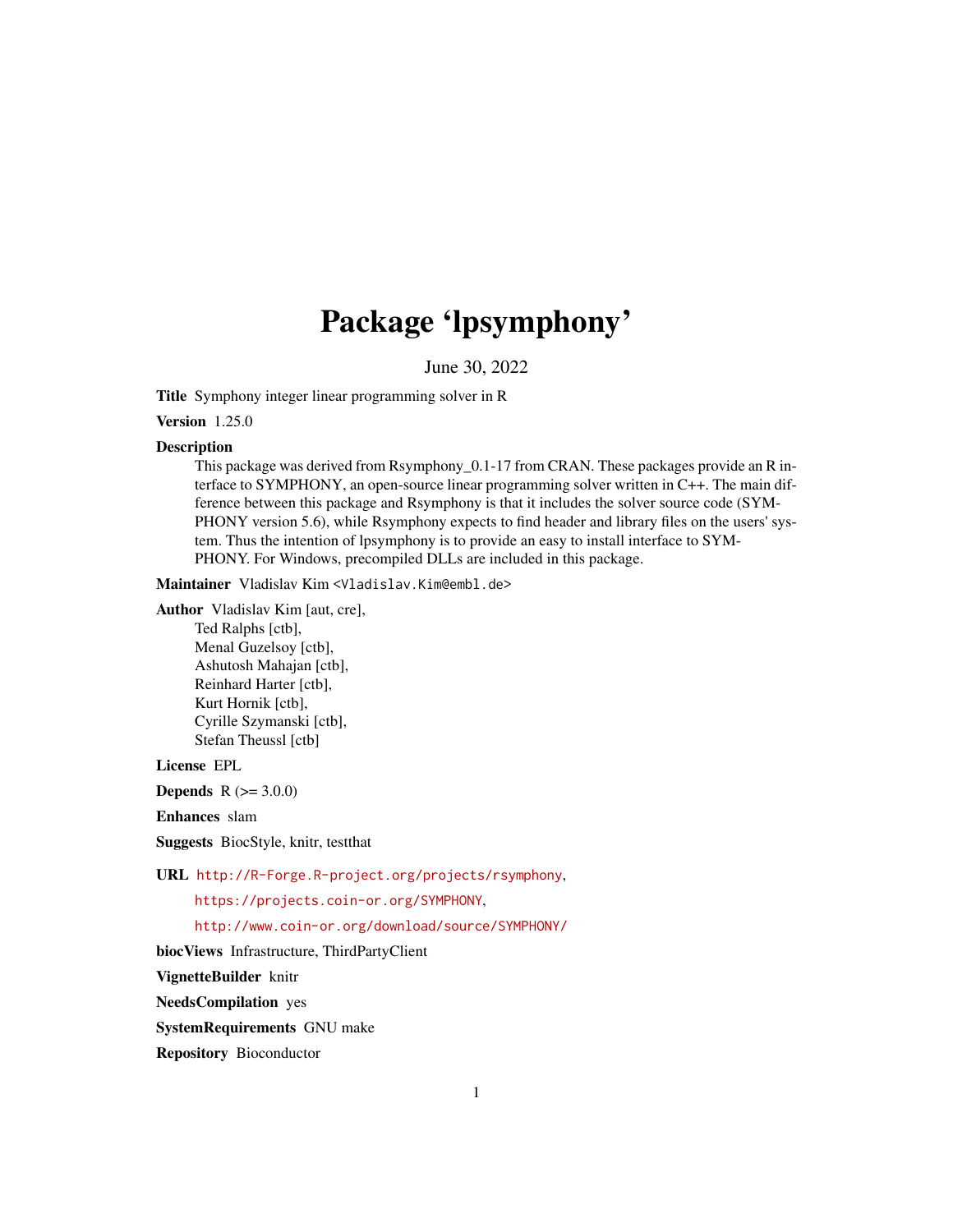```
git_url https://git.bioconductor.org/packages/lpsymphony
git_branch master
git_last_commit 0f1e12b
git_last_commit_date 2022-04-26
Date/Publication 2022-06-30
```
### R topics documented:

| Index |  |  |  |  |  |  |  |  |  |  |
|-------|--|--|--|--|--|--|--|--|--|--|

lpsymphony\_solve\_LP *COIN-OR SYMPHONY Linear and Mixed Integer Programming Solver*

#### Description

High level R interface to the COIN-OR SYMPHONY solver for linear as well as mixed integer linear programming problems (MILPs).

#### Usage

```
lpsymphony_solve_LP(obj, mat, dir, rhs, bounds = NULL, types = NULL,
                  max = FALSE, verbosity = -2, time_limit = -1,
                  nodelimit = -1, gap_limit = -1, first_feasible = FALSE,
                  write_lp = FALSE, write_mps = FALSE)
```
#### Arguments

| obj       | a vector with the objective coefficients                                                                                                                                                                                     |
|-----------|------------------------------------------------------------------------------------------------------------------------------------------------------------------------------------------------------------------------------|
| mat       | a vector or a matrix of the constraint coefficients                                                                                                                                                                          |
| dir       | a character vector with the directions of the constraints. Each element must be<br>one of "<", "<=", ">", ">=", "==" or "!=".                                                                                                |
| rhs       | the right hand side of the constraints                                                                                                                                                                                       |
| bounds    | NULL (default) or a list with elements upper and lower containing the indices<br>and corresponding bounds of the objective variables. The default for each vari-<br>able is a bound between 0 and Inf.                       |
| types     | a character vector giving the types of the objective variables, with "C", "I",<br>and "B" corresponding to continuous, integer, and binary, respectively, or NULL<br>(default), taken as all-continuous. Recycled as needed. |
| max       | a logical giving the direction of the optimization. TRUE means that the objective<br>is to maximize the objective function, FALSE (default) means to minimize it.                                                            |
| verbosity | an integer defining the level of verbosity, $-2$ (default) means no output.                                                                                                                                                  |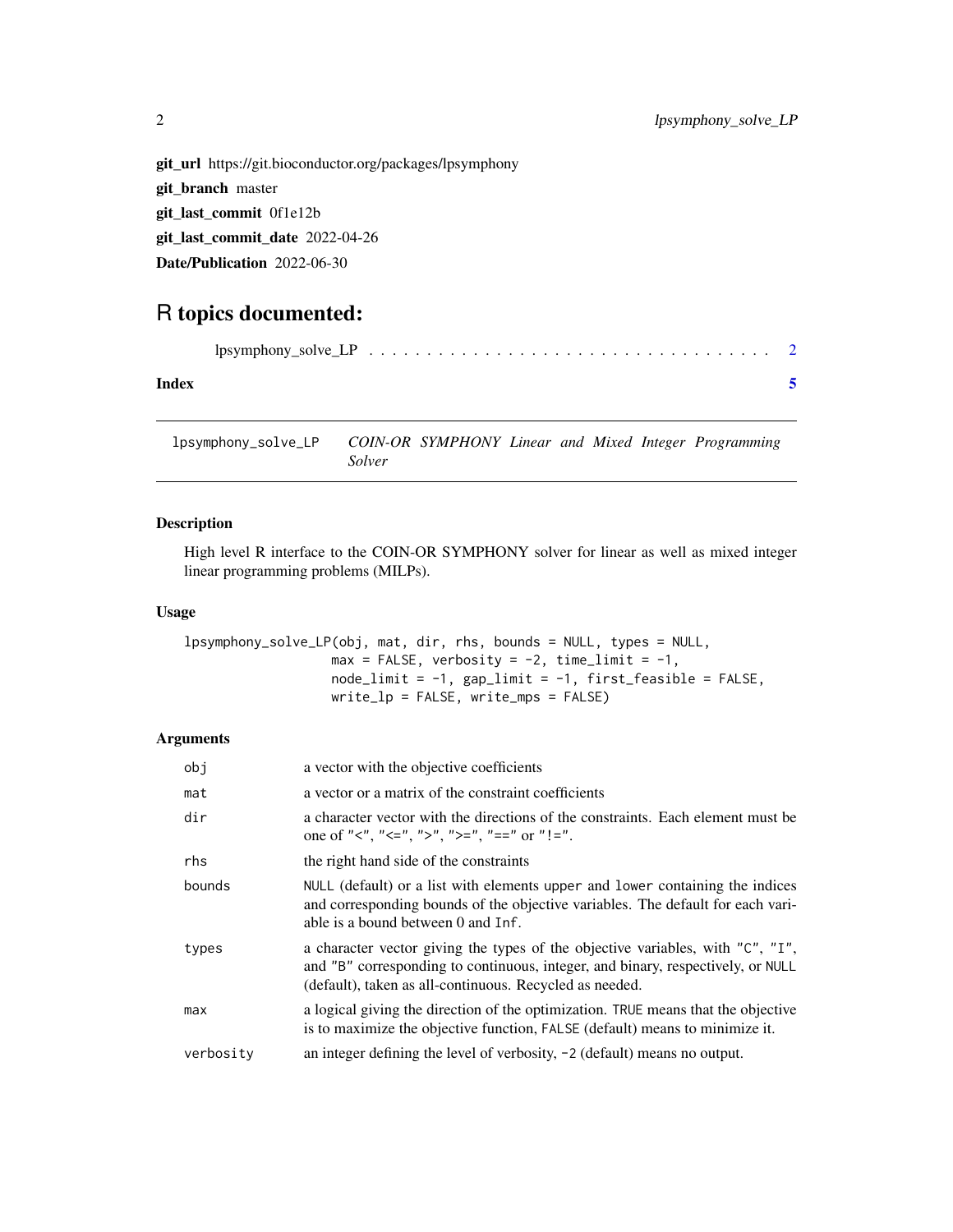<span id="page-2-0"></span>

| time_limit     | an integer defining the time limit in seconds, $-1$ (default) means no time limit.                                                                                                                                               |
|----------------|----------------------------------------------------------------------------------------------------------------------------------------------------------------------------------------------------------------------------------|
| node_limit     | an integer defining the limit in number of iterations, $-1$ (default) means no node<br>limit.                                                                                                                                    |
| gap_limit      | when the gap between the lower and the upper bound reaches this point, the so-<br>lution process will stop and the best solution found to that point will be returned,<br>-1 (default) means no gap limit.                       |
| first_feasible | a logical defining if the solution process should stop after the first feasible so-<br>lution has been found, FALSE (default) means that the solution process does not<br>stop after the first feasible solution has been found. |
| write_lp       | a logical value indicating if an LP representation of the problem should be writ-<br>ten for debugging purposes, FALSE (default) means no LP file is written.                                                                    |
| write_mps      | a logical value indicating if an MPS representation of the problem should be<br>written for debugging purposes, FALSE (default) means no MPS file is written.                                                                    |

#### Details

SYMPHONY is an open source solver for solving mixed integer linear programs (MILPs). The current version can be found at <https://projects.coin-or.org/SYMPHONY>. Package lpsymphony uses the C interface of the callable library provided by SYMPHONY, and supplies a high level solver function in R using the low level C interface.

#### Value

A list containing the optimal solution, with the following components.

| solution | the vector of optimal coefficients                                                                                                  |
|----------|-------------------------------------------------------------------------------------------------------------------------------------|
| obival   | the value of the objective function at the optimum                                                                                  |
| status   | an integer with status information about the solution returned: 0 if the optimal<br>solution was found, a non-zero value otherwise. |

#### Author(s)

Reinhard Harter, Kurt Hornik and Stefan Theussl

#### References

SYMPHONY development home page (<https://projects.coin-or.org/SYMPHONY/wiki>).

#### See Also

[lp](#page-0-0) in package lpSolve; [Rglpk\\_solve\\_LP](#page-0-0) in package Rglpk.

#### Examples

```
## Simple linear program.
## maximize: 2 x_1 + 4 x_2 + 3 x_3
## subject to: 3x_1 + 4x_2 + 2x_3 \le 60## 2 x_1 + x_2 + x_3 \le 40
```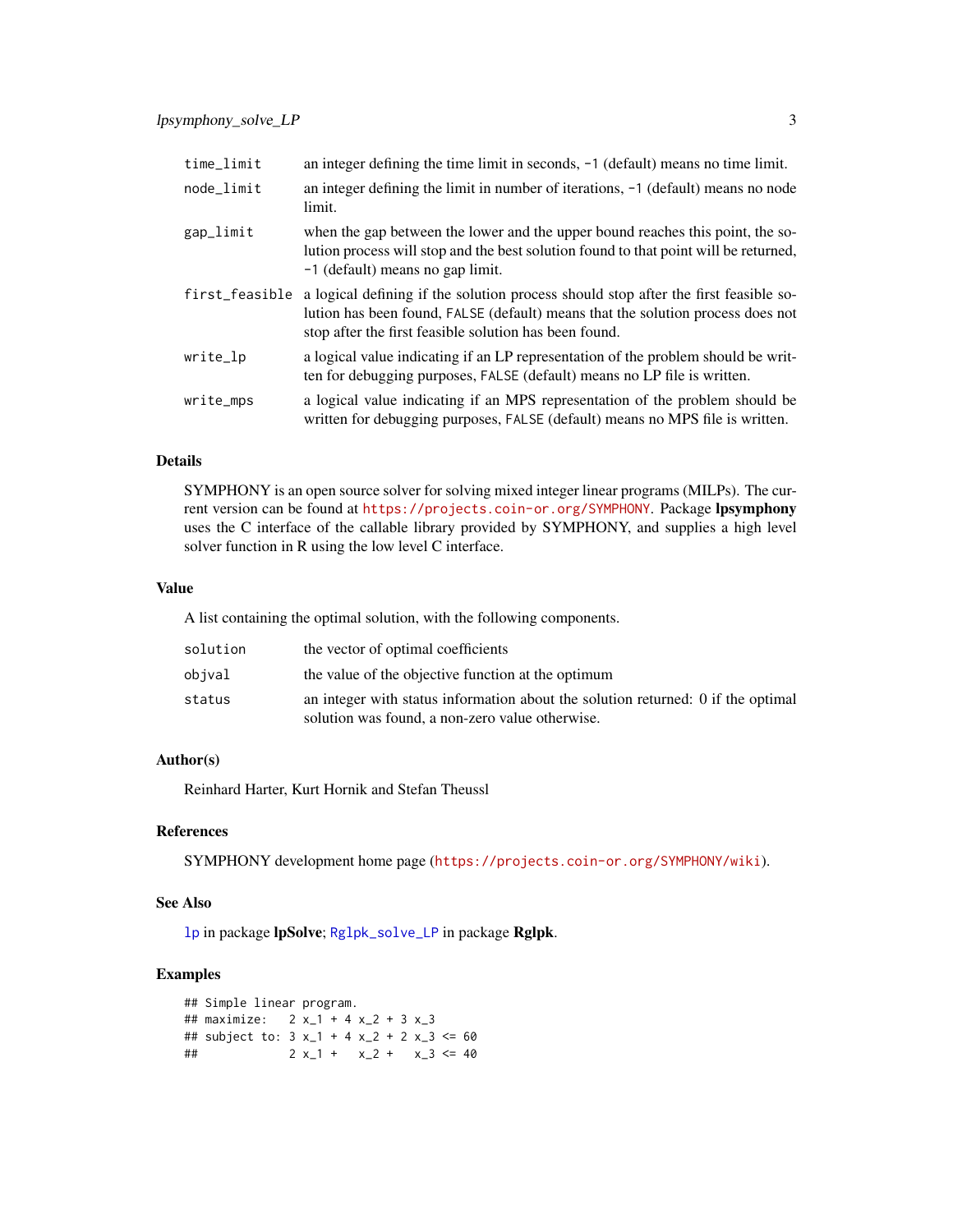```
## x_1 + 3 x_2 + 2 x_3 \le 80## x_1, x_2, x_3 are non-negative real numbers
obj <- c(2, 4, 3)
mat \le matrix(c(3, 2, 1, 4, 1, 3, 2, 2, 2), nrow = 3)
dir <- c("<=", "<=", "<=")
rhs <- c(60, 40, 80)
max <- TRUE
lpsymphony_solve_LP(obj, mat, dir, rhs, max = max)
## Simple mixed integer linear program.
## maximize: 3 x_1 + 1 x_2 + 3 x_3
## subject to: -1 x_1 + 2 x_2 + x_3 \le 4## 4 x_2 - 3 x_3 <= 2
## x_1 - 3 x_2 + 2 x_3 \le 3## x_1, x_3 are non-negative integers
## x_2 is a non-negative real number
obj <- c(3, 1, 3)
mat <- matrix(c(-1, 0, 1, 2, 4, -3, 1, -3, 2), nrow = 3)
dir <- c("<=", "<=", "<=")
rhs <- c(4, 2, 3)
max <- TRUE
types <- c("I", "C", "I")
lpsymphony_solve_LP(obj, mat, dir, rhs, types = types, max = max)
## Same as before but with bounds replaced by
## -Inf < x_1 <= 4
## 0 \le x_{-2} \le 100## 2 \le x_3 < \text{Inf}bounds \le list(lower = list(ind = c(1L, 3L), val = c(-Inf, 2)),
             upper = list(ind = c(1L, 2L), val = c(4, 100))lpsymphony_solve_LP(obj, mat, dir, rhs, types = types, max = max,
```
bounds = bounds)